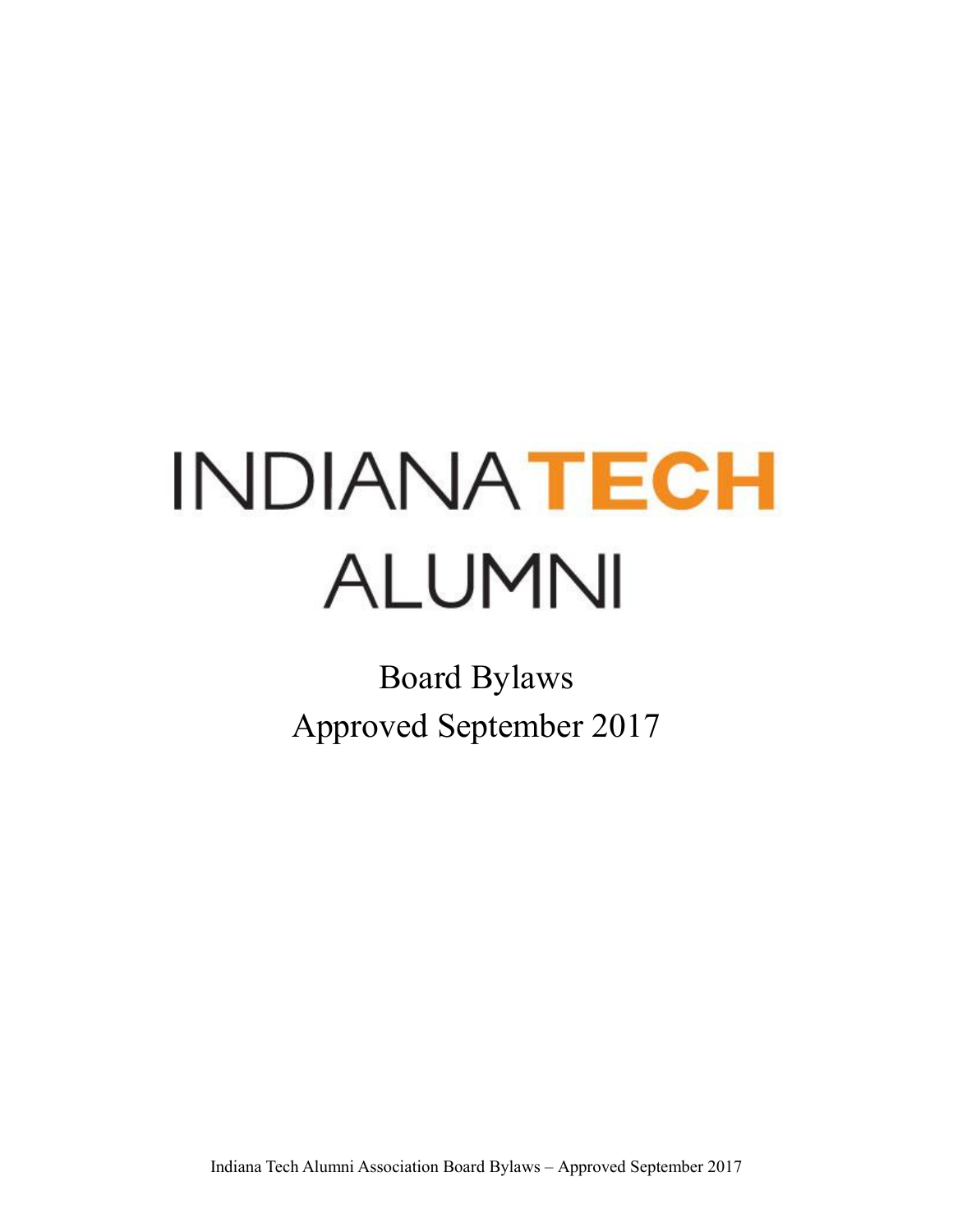### **ARTICLE I: Name and Location**

- A. The name of this Association is the Indiana Tech Alumni Association (hereafter "Alumni Association"). The Alumni Association Board shall be hereafter referred to as "the Board."
- B. The principal office shall be located at 1600 East Washington Boulevard, Fort Wayne, Indiana unless otherwise voted on and approved by 75% of the Board Membership.

## **ARTICLE II: Purpose/Mission**

A. To provide opportunities for meaningful connections between the university, students and alumni.

### **ARTICLE III: Affiliation**

A. This Association is voluntarily affiliated with Indiana Institute of Technology (hereafter "Indiana Tech"). The Board will elect a representative to the Indiana Tech Board of Trustees for a threeyear term. Preference will be given to past and current Board presidents and vice presidents, but if all past and current Board presidents and vice presidents decline the opportunity, the Board Development Committee shall elect another representative.

### **ARTICLE IV: Board Membership**

- A. Board members are persons who have received academic degrees from Indiana Tech and who have been elected by the Alumni Association membership or appointed by the Board President in accordance with these bylaws.
- B. An individual not meeting the criteria specified above may be named an honorary member of the Board if he/she meets at least one of the following criteria:
	- 1. He/she is a past or present Indiana Tech officer or past or present member of the Indiana Tech Board of Trustees
	- 2. He/she is a Friend or Benefactor of Indiana Tech as designated by the Board
	- 3. He/she has received an Honorary Degree from Indiana Tech.

### **ARTICLE V: Administration**

- A. The affairs of the Board shall be administered in accordance with its Bylaws by a Board not to exceed 16 elected members, including the President, Vice-President, Secretary and Treasurer.
- B. The University's Alumni Director will serve as the its liaison to the Board
- C. The financial affairs of the Board may be administered by the University with the provision that the Board provide consultation to the University concerning the disbursement of all gifts and funds received.
- D. Annual Membership Meetings:
	- 1. Meetings shall be held annually at Indiana Tech or at a suitable public place at or near the time of Homecoming
	- 2. Each Alumni Association member shall receive notice of the time and place of each annual membership meeting no later than twenty days in advance.
	- 3. The annual membership meeting will be conducted in accordance with Robert's Rules of Order.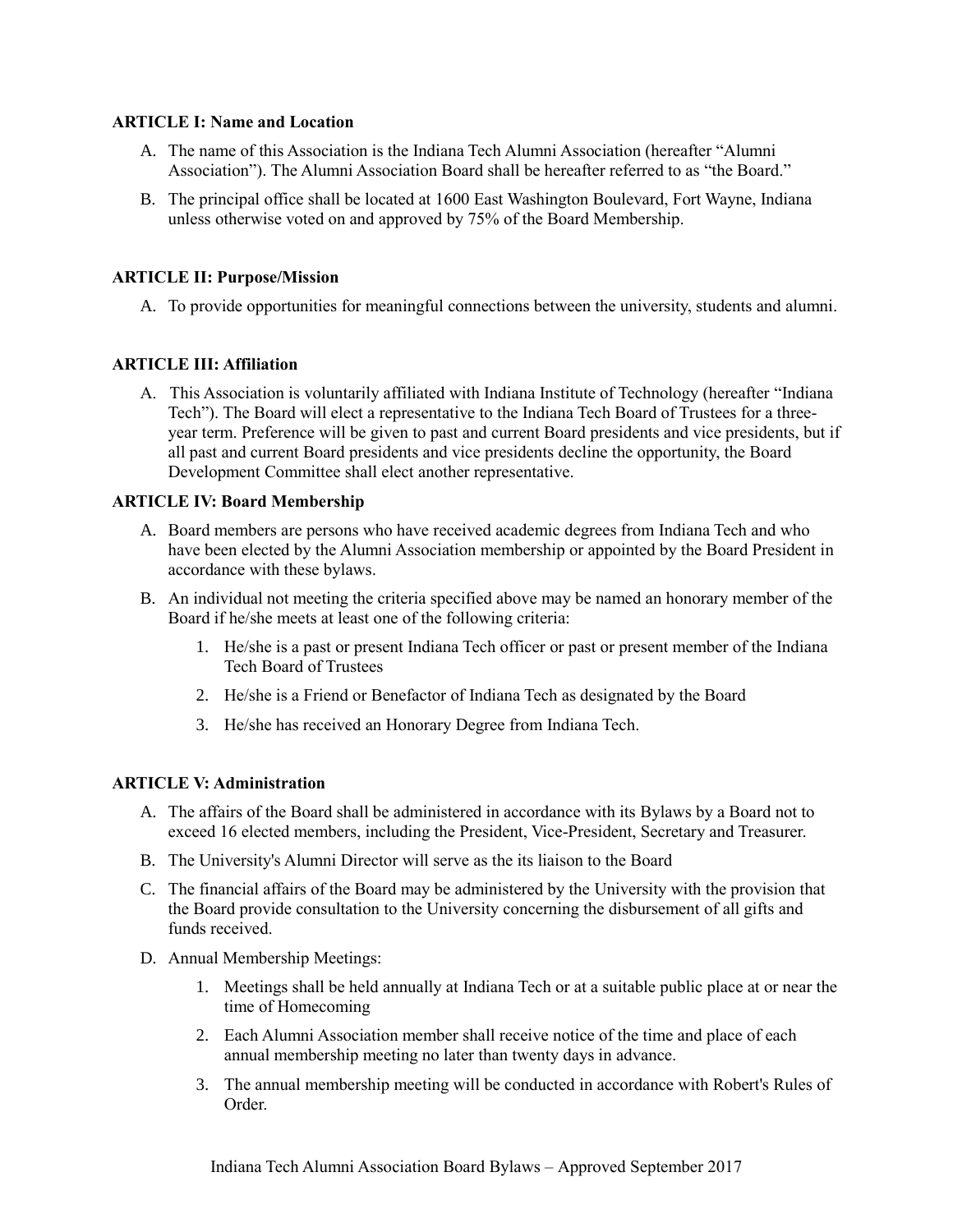- 4. Members shall have the right to cast one vote each on any matter submitted for consideration by the membership.
- 5. A quorum shall consist of the members assembled at the meeting.
- E. Board Meetings:
	- 1. The Secretary shall notify all members regarding the place and time of Board meetings at least five days in advance. Monthly meeting dates for the year will be decided on no later than the first monthly meeting after the Annual Meeting.
	- 2. The regular meetings of the Board shall be held at Indiana Tech or at another place designated by the President. Meetings shall be held monthly or as often as necessary to conduct the business of the Board.
	- 3. A special meeting of the Board shall be called whenever the President requests one, or at the request of four members of the Board. The request shall be in writing to the Secretary and shall state the purpose of the meeting. The meeting must be called by the Secretary not later than fifteen (15) days after the request is received. The notice of the special meeting shall state the purpose of the meeting, and no other business shall be transacted at that meeting.
	- 4. A quorum for the transaction of business at any regular or special meeting of the Board shall consist of five members, but a majority of those present shall have power to adjourn the meeting to a future time.
- F. Board Officers
	- 1. The President will serve a two-year term, after which he/she will be succeed by the Vice President. The Vice President will also serve a two-year term prior to becoming President.
	- 2. The Treasurer and Secretary will serve a one-year term with the option of renewing their position if agreed upon by the Board Development Committee.
	- 3. An officer may be removed from office by a two-thirds vote of the entire Board at a regular meeting or a special meeting.
- G. Duties of the Officers
	- 1. The President shall represent the Board in all its undertakings, preside at the meetings of the Board, sign all documents in conjunction with the Secretary, report the condition of the Board at the annual meeting, vote when there is equality of votes, appoint all standing and special committees, and chair the Executive Committee.
	- 2. The Vice-President assists the President and in the absence of the President takes his or her place and assumes the responsibilities of the office. The Vice-President will be the President elect.
	- 3. The Secretary shall record meeting minutes, maintain a file of all correspondence in accordance with the intentions of the Board and sign all documents in conjunction with the President. He or she shall issue a record of the prior meeting and an agenda for the next scheduled meeting to the members of the Board. He or she shall perform all other administrative duties as directed by the President which are not clearly stated as the duties of any other Board officer.
	- 4. The Treasurer shall maintain a general record of the Boards revenues and expenditures.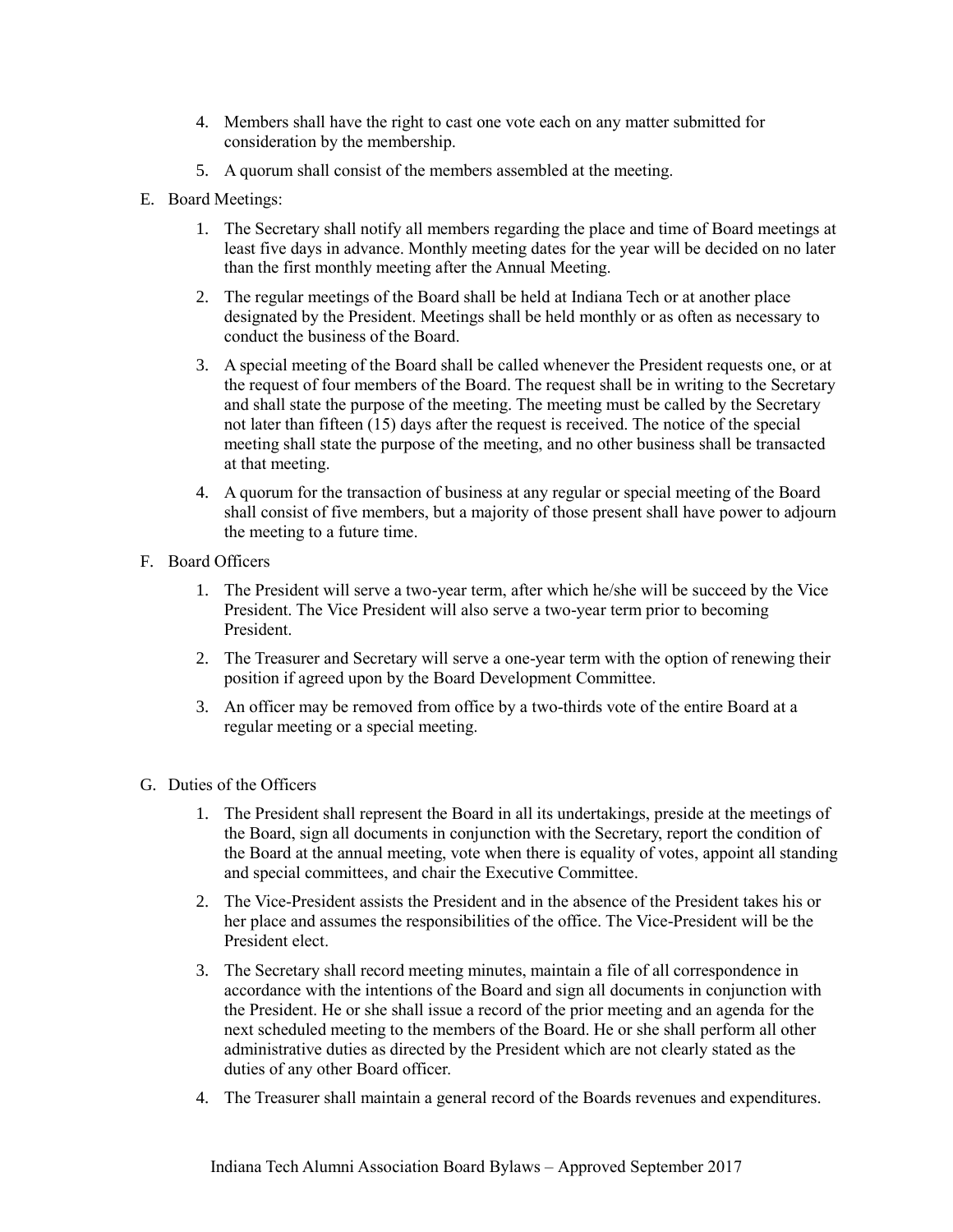The Indiana Tech Alumni Director will aid the Treasurer with the reporting of the revenues and expenditures which are maintained by Indiana Tech Financial Department.

- H. Standing Committees
	- 1. Each Board member shall serve on at least one of the following committees:
		- a. Executive Committee, which will consist of the Board President, Vice President, Treasurer, and Secretary
		- b. Board Development
		- c. Alumni Outreach
		- d. Student Outreach

2. The Alumni Outreach and Student Outreach Committees may appoint members who are not members of the Board.

3. It is expected that certain board efforts (e.g. events) will require full board participation beyond committee work. All board members are expected to continue to these efforts whenever possible.

- I. Annual Report
	- 1. An annual report of the Board shall be published by the Officers of the Board with the assistance of the Alumni Director.
- J. Fiscal Year
	- 1. The fiscal year will start October 1 and end September 30 the following year. This will allow for newly-elected officers and board members to align their terms with the Board's fiscal year.

# **ARTICLE VI: Election of Officers and Board Members**

- A. The Board Development Committee shall recommend for approval by the Board a slate of nominees for the position of Vice President, Treasurer, and Secretary. The position of President will be filled by the immediate past Vice President.
- B. The slate of officers shall be presented to the Board at a Board meeting preceding the Annual Membership meeting. Upon approval, such slate of nominees shall be presented for election at the Annual Membership.
- C. The Officers of the Board shall be elected by the Alumni Association Membership at the Annual Alumni Association Membership Meeting. The agenda will be provided by the Secretary.
- D. Should a board officer vacate his or her position prior to the end of his or her term, the Board Development Committee shall recommend a replacement.
- E. The President, with the approval of the Board, shall prior to July 1 of each year ask the Board Development Committee to nominate one member, as defined in Article IV, for each Board position to be filled. The Board Development Committee shall submit these nominations to the Secretary no later than August 1 of that same year.
- F. Each Board member will serve a three-year term, at which time he or she will have the opportunity to renew his or her term if approved by the Alumni Association Membership at the Annual Alumni Association Membership Meeting. The agenda will be provided by the Secretary.
- G. The election shall be made by secret ballot or by a show of hands of those present with each Alumni Association member entitled to one vote. The procedure will be at the discretion of the President or presiding officer.